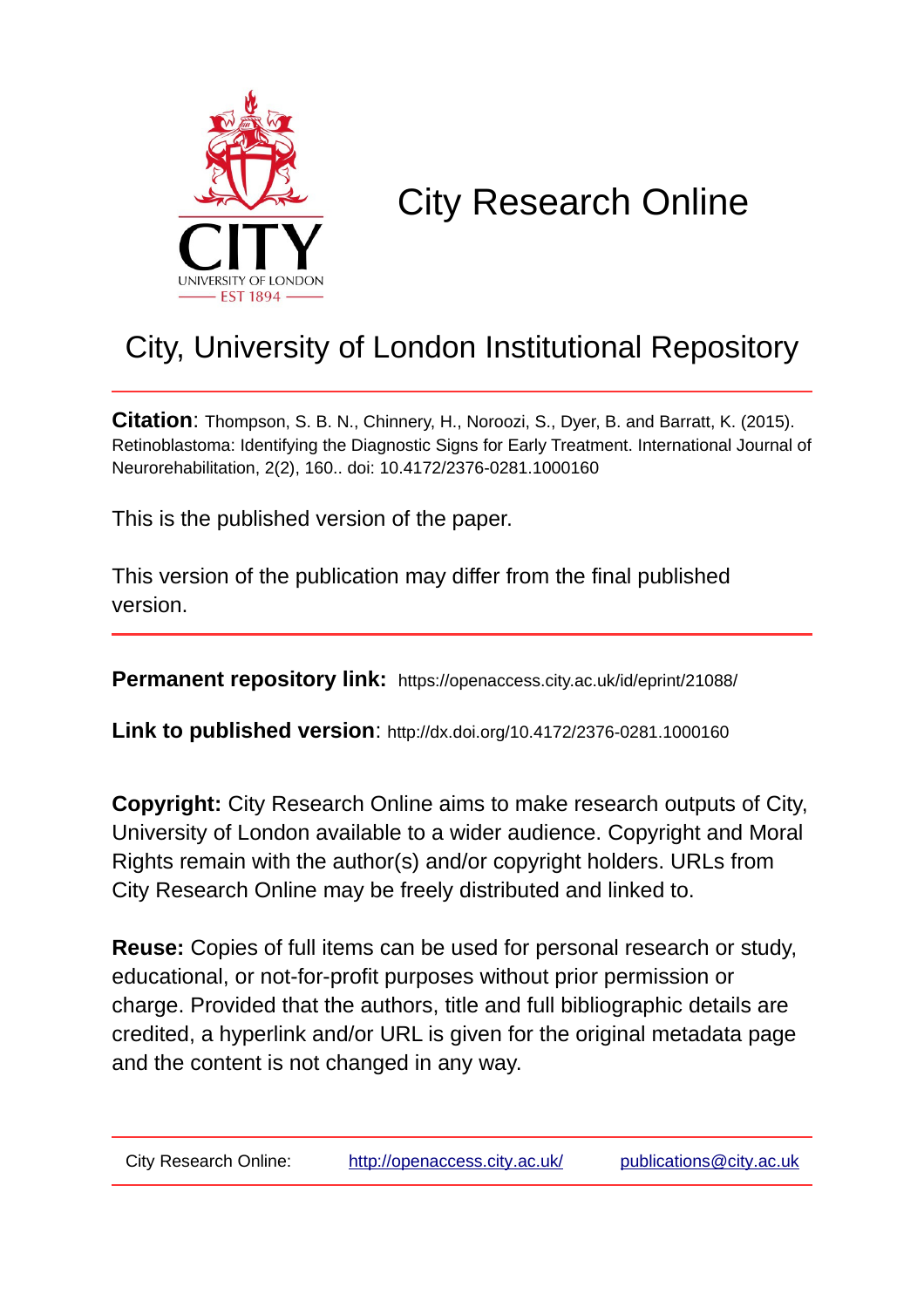

**International Journal of Neurorehabilitation**

# Retinoblastoma: Identifying the Diagnostic Signs for Early Treatment

**Simon B N Thompson**1,2\* , **Holly Chinnery**<sup>1</sup> , **Siamak Noroozi**<sup>3</sup> , **Bryce Dyer**<sup>3</sup> and **Ken Barratt**<sup>4</sup>

*<sup>1</sup>Psychology Research Centre, Faculty of Science & Technology, Bournemouth University, UK*

*2 International Scientific Council for Research, Université Paris X Ouest Nanterre La Défense, France <sup>3</sup>Design Simulation Research Centre, Faculty of Science & Technology, Bournemouth University, UK <sup>4</sup>National Artificial Eye Service, National Health Service, Blackpool, UK*

\***Corresponding author:** Simon B N Thompson, Associate Professor of Clinical Psychology & Neuropsychology, Psychology Research Centre, Faculty of Science & Technology, Bournemouth University, Poole, BH12 5BB, UK, Tel: 01202 961558; E-mail: [simont@bournemouth.ac.uk](mailto:simont@bournemouth.ac.uk)

**Rec date:** Feb 27, 2015; **Acc date:** Apr 22 2015; **Pub date:** Apr 28, 2015

**Copyright: ©** 2015 Thompson SBN, et al. This is an open-access article distributed under the terms of the Creative Commons Attribution License, which permits unrestricted use, distribution, and reproduction in any medium, provided the original author and source are credited.

### **Abstract**

Retinoblastoma is a rare but significant cause of childhood eye cancer world-wide. The prognosis depends upon early diagnosis and treatment but also upon accurate classification of the tumours. Unilateral incidence is normally non-hereditary compared with bilateral incidence where secondary tumours are more common. Survivorship is much better for unilateral compared with bilateral and trilateral retinoblastoma. Early signs are important to detect and photography can assist in identifying no return of "red-eye" during flash photography and yellow appearance of the tumour. Treatment options are discussed together with new psycho-oncology approaches that address potential trauma in the survivor as well as in the family of the survivor.

**Keywords:** Childhood cancer; Diagnosis; Eye cancer; Prognosis; Rehabilitation; Retinoblastoma; Treatment

### **Introduction**

The human eye is a complex organ that allows immense detail to be assimilated and, with both eyes, enables judgement of depth via stereoscopic vision. Sometimes, poor vision is overlooked, especially in children, when the ability to express difficulty is limited, or when the effects of poor vision are subtle. In particular, Retinoblastoma (Rb) is a rare type of eye cancer but the most common intraocular malignancy of early childhood [1-3], forming 3 per cent of all childhood cancers [4]. It is an aggressive disease that evolves as a tumour of the retina, the thin layer of cells on the inside at the back of the eye [5].

Although almost exclusively a cancer of childhood, it has been detected in the foetus and can also occur in older children [6]. Rb presents from birth to 5 years of age, typically being diagnosed in children before the age of 3 years of age [7, 8]. In terms of prevalence, it is equal in regard to age, sex, and right or left eye [9].

In the UK, it affects between 40 - 50 children every year [10] and occurs because of errors or mutations to a gene we all possess called the RB1 gene [1]. Reports of small sample cohorts from the Netherlands show that relative risks following in-vitro fertilisation are significantly raised, though the possible association in populationbased studies is yet to be established [11].

Data for the period of 2006-2010 show a five-year survival rate of 100 per cent, in the UK [10]. Survival rate in developed countries averages at 95 per cent compared to 50 per cent worldwide [8, 11]. Delay in presentation, diagnosis and access to resources are the most common explanations for this difference [12].

#### **Genetic inheritance**

We inherit two copies of the RB1 gene, one from each parent. If both copies of this gene are damaged in a single cell, followed by a chance mutation in the child's retinal cells, then one of the important "brakes" or "stops" of cell growth and cell division is lost giving rise to tumours in the retina. During the early stages of eye development, retinoblasts (cells) divide into new cells and fill the retina. At a certain point the cells stop dividing and develop into mature retina cells that detect light. In rare cases retinoblasts continue to divide and grow out of control forming Rb [14].The RB1 gene is located on chromosome 13, position 14.2 and is a tumour suppressor gene [3]. Each cell normally has two RB1 genes. As long as a retinal cell has one working RB1 gene, it will not form Rb. However, when both Rb1 genes are mutated or lost, gene changes occur which may cause cells to become cancerous.

Genetically, there are four possibilities: firstly, if the mutated gene is present in the parent with the disease or if the parent is a carrier of the disease, and if the child's retina mutates, then tumours typically occur bilaterally [15] and with a high risk to the brothers and sisters and future children also having the bilateral disease. There are treatment options in these cases but often the child loses substantial sight in one or both eyes and if the tumour is aggressive and large then the eye is also lost and necessitates a surgical implant.

The second genetic scenario is when the RB1 gene has not mutated within the parent but instead it mutates in either the egg or sperm. This gives rise to Rb if the child's retinal cells also mutate. Thirdly, mutation of the RB1 gene may occur during early embryonic development before the cells are defined and if mutation occurs in the retina of the unborn child then Rb can occur unilaterally or bilaterally with lower risk to brothers and sisters and to future children.

Lastly, if the gene mutates in the retina of the healthy child, then Rb often occurs unilaterally with a low risk for brothers and sisters and future children. There is a risk in all scenarios of secondary cancers occurring later in life to soft tissue areas and to bone. There has been a step away from classifying using "genetic" and "non-genetic" terminology since theoretically, all scenarios are "genetic", i.e. involve mutation of the RB1 gene.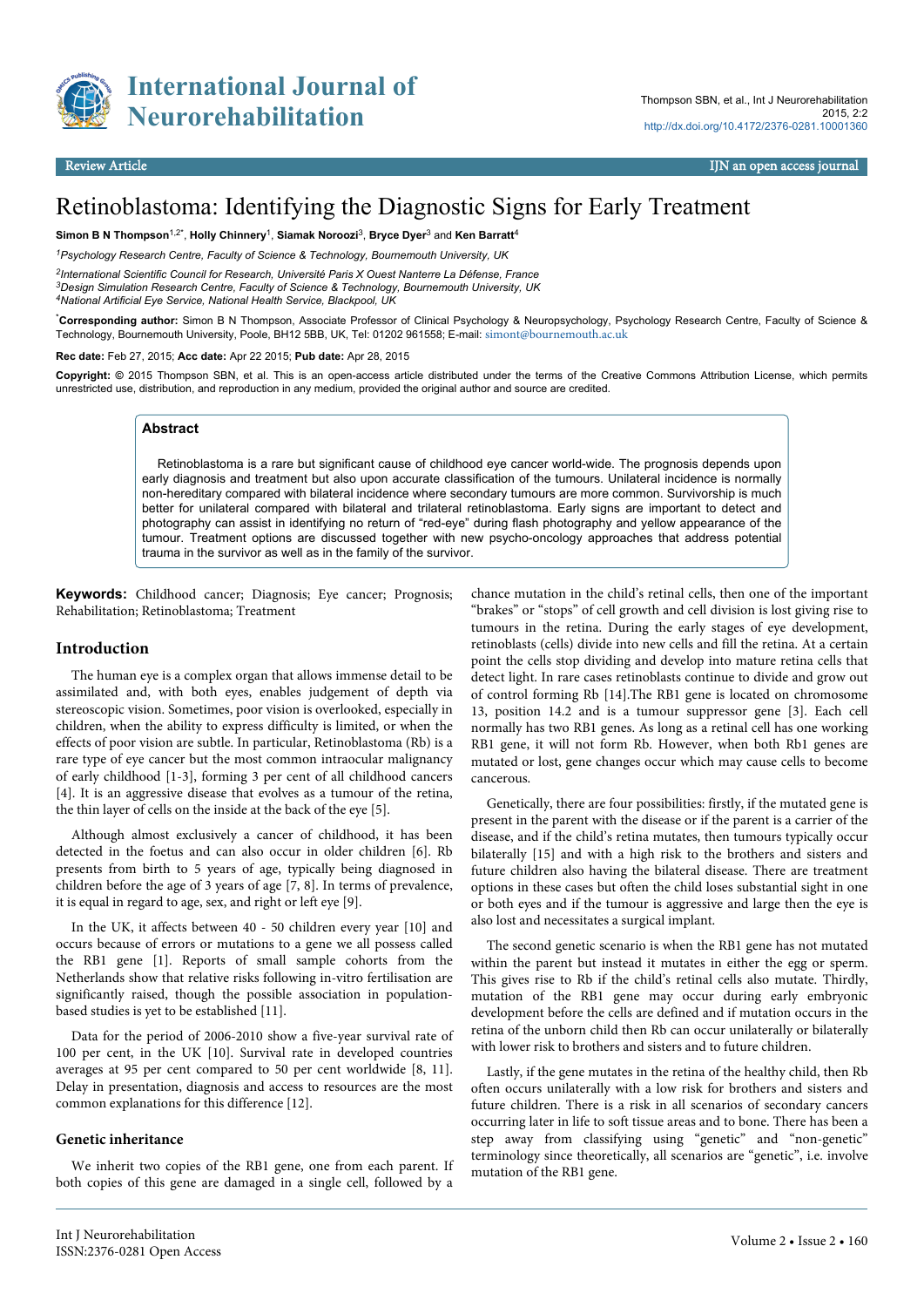The genetic possibilities are "heritable" versus "non-heritable" though "mosaic" has been used when the picture may be less definitive and if some but not all cells carry the mutated gene but only one eye has appeared with Rb tumours.

It is estimated that 40 per cent of children with Rb have a germ-line mutation in one RB1 gene, thus all the cells in the body have a defective RB1 gene [6,16]. In 25 per cent of these cases, the child has inherited it from one of their parents. The remaining 75 per cent is the result of a mutation developed after conception while in the womb [15]. Hereditary Rb is diagnosed on average at one year of age and the child is more likely to have multifocal and bilateral disease [15]. Having the genetic form of the disease also increases the child's risk of developing secondary primary cancers.

The most common secondary primary tumours are osteosarcomas, brain tumours and soft-tissue sarcoma [16]. Fontela et al. [17] reported that patients with bilateral disease are at a 5 per cent chance of developing another cancer during the first 10 years of follow-up, 18 per cent within the first 20 years and 26 per cent within the first 30 years. This makes secondary primary tumours the greatest cause of death for patients with Rb [6].

If a child has the hereditary form of Rb, yet they do not have an affected parent (as the mutation happened in the womb), the chance that the parents will conceive another child with Rb is less than 5 per cent. However, the patient with hereditary Rb has a 50 per cent chance of passing the abnormal gene onto their offspring [15] which is why this form of Rb is called hereditary.

The remaining 60 per cent of children with Rb do not have the Rb1 gene mutation in all cells of the body. Instead, the Rb1 mutation occurs early in life in a single retinal cell by chance, sometime after conception [4]. As of yet, it is not known how or why this occurs [18]. Patients with non-hereditary Rb have unilateral, unifocal disease [8] with the average age at diagnosis being two years of age and the disease is not passed to the patient's offspring.

The disparity in age of onset and tumour number and location between the hereditary and non-hereditary form of Rb supports Knudson et al. [15] 'two hit' hypothesis [3]. If a patient with unilateral or bilateral Rb has relatives with the disease, it can be assumed that the patient has the inherited form of Rb. However, it cannot be assumed that a patient without a family history of the disease has the nonhereditary form. In other words, whilst all bilateral cases are hereditary, not all unilateral cases are non-hereditary. 10 per cent of patients with unilateral disease have underlying germline mutation and are at risk of developing the disease in the uninvolved eye [4]. It is therefore necessary to have all patients with Rb genetically tested to determine whether the Rb is (non) hereditary [7].

The current techniques that are used can detect 90 per cent of mutations in patients with bilateral Rb and 85 per cent in patients with unilateral Rb and in contrast, 87 per cent of unilateral Rb is caused by post-zygotic mutation occurring at the early stages of embryo development that can lead to mosaicism [19].

Trilateral Rb occurs in 5 per cent to 15 per cent of patients with heritable Rb: usually bilateral but can also be unilateral [20]. Trilateral Rb results from the development of an independent brain tumour that forms in the pineal gland. Trilateral Rb is relatively uncommon, does not result from the spread of intraocular Rb and is usually fatal. The condition is usually diagnosed 2 years following diagnosis of Rb and has a median survival time from diagnosis of the disease of 9 months.

Given the poor prognosis and the short interval between diagnosis of Rb and the occurrence of trilateral disease, imaging tests are recommend every 6 months for five years for those with the hereditary disease or unilateral disease and a positive family history [20].

# **Diagnosis**

Early diagnosis is essential if the tumours are to be detected and treated and if the spread of tumour is to be stopped. Often parents may see an unusual colour in the eye or eyes of their children when photographed such as a yellow colouring (a little similar to a cod liver oil capsule) or a white colour (Figure 1) [13] rather than the natural red pigment of the retina [1]. Flash photography using the installed camera of a modern mobile phone (commonly, backside-illuminated 5 megapixel, or greater, rear-facing camera, with 3.85 mm f/2.8 lens) is ideal for detecting the normal "red eye" that should be reflected from the retina. Author 1, suggests that, anecdotally, close-up flash photography in this manner is helpful and often re-assuring as initial screening but parents are advised to seek professional confirmation if there is any doubt about these signs especially since early detection of Rb is of paramount importance.



Figure 1: Yellow colour depicting typical eye tumour compared with normal red of retina [13]

Associated signs such as a strabismus (squint) or head-turning in compensation for poor sight, may also be noticed in a child with Rb. Curiously, some children who have lost one of their senses or who have lost one of their sense organs early in life may compensate for the loss; and reports indicate that there is often normal cognitive development [21]. Compensation can occur by having "superfunctioning" in the remaining functional eye. It would seem that losing the sight (and often the eye) before the age of one years' old may result in functioning of the remaining healthy eye to be better than average in terms of sight and visual functioning acuity. It has also been seen in those who have lost other senses such as hearing or who have lost sight completely and have developed acute hearing, touch, or taste senses instead [21]. It is as if additional meaning is gained in the remaining sensory mechanisms. As the famous philosopher and writer, Thomas Carlisle wrote, "… indeed it is well said. In every object there is inexhaustible meaning. The eye sees in it what the eye brings means of seeing." [22].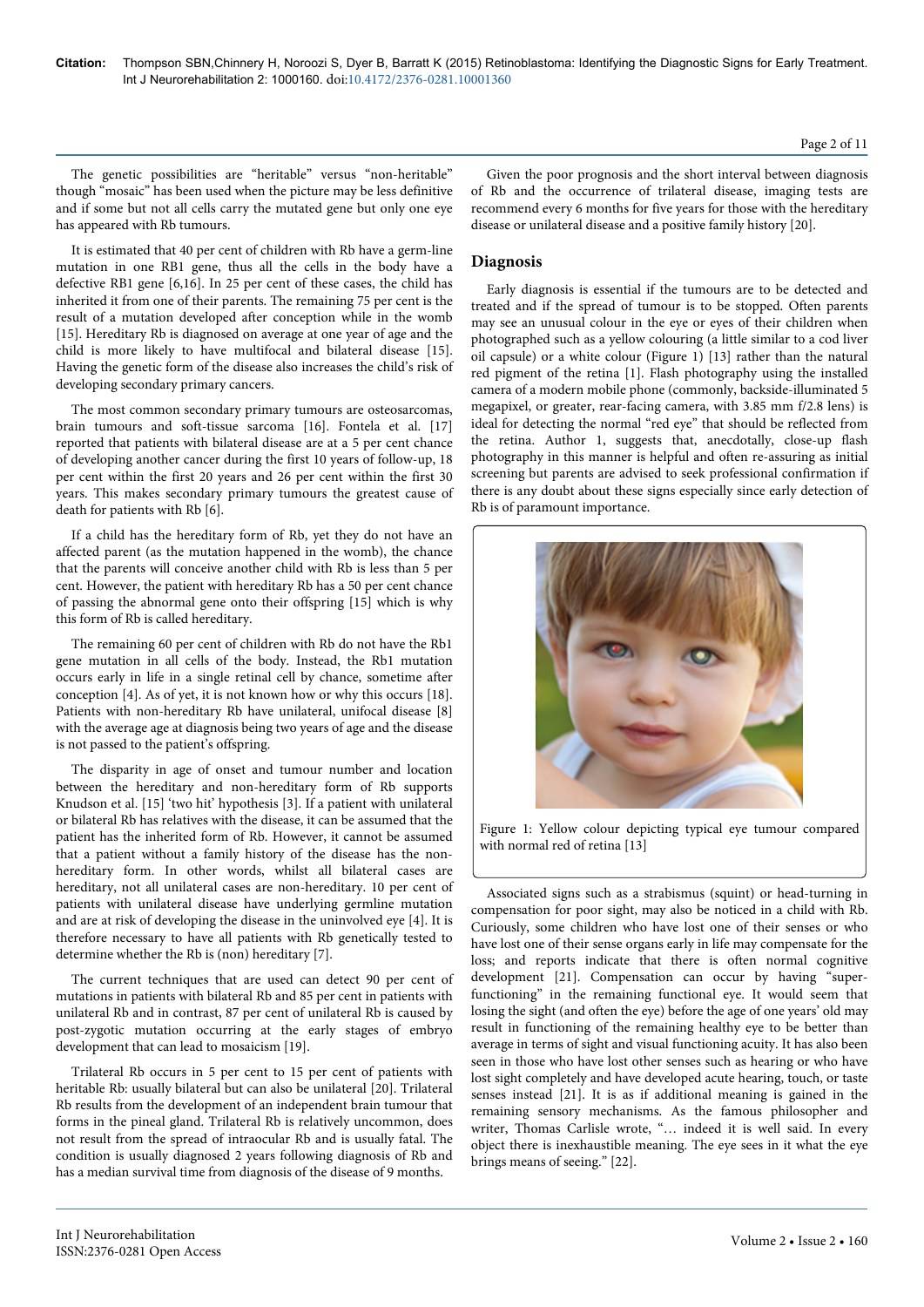The prognostic outcome of life and vision in patients with Rb has significantly improved in recent years. Factors such as improved methods for diagnosis and treatment, and age and stage of tumour(s) as well as type of Rb, have a contributing role. Patients diagnosed before the age of two are thought to have a higher survival rate than those diagnosed at two years or older. Reasons for this include advanced presentation and an increased risk of extra-ocular extension and metastasis in those who are diagnosed at a later age [23]. Consequently, more intensive treatment is required which may adversely affect vision and survival of the patient.

Patients with intraocular Rb have a five-year survival rate of 98 per cent compared to 10 per cent in patients with extra-ocular Rb. Furthermore, patients with the hereditary from of Rb have a higher risk of developing secondary primary cancers and are susceptible to the development of trilateral Rb [20]. Those with trilateral Rb have an average survival rate of eight months when treated compared to one month in those untreated.

Clinical manifestations of Rb vary dependent on the stage of the disease [4,9]. The most common presenting sign at 60 per cent is leukocoria [6]. When a bright light is shone into an eye, blood vessels will reflect a red colour back. In those with Rb the pupil will appear white or yellow. This is also known as 'Cat's eye' and is often noticeable when a photograph is taken using the flash [8]. As a late manifestation of Rb, the tumours are likely to be large. However prognosis remains high at 88 per cent of the five-year survival rate [6].

The second most common sign at 20 per cent is strabismus. As an early sign, prognosis and eye salvage is high. Strabismus (misalignment of the eye) results from a loss of central vision in one or both eyes [7]. It involves a lack of coordination between the extraocular muscles preventing the gaze of each eye at the same point. Thus, one eye may look straight ahead, upward, downward or outward. Other presenting symptoms include reddish pupil, larger than normal pupil, poor or decreased vision, wandering eyes (nystagmus) and parental history of Rb [23].

If Rb is suspected, a red reflux test needs to be conducted [9]. This test is used to view both reflexes at the same time in order to determine if the patient has normal ocular alignment. The test is conducted in a dimly lit or dark room using an ophthalmoscope at 50 cm away from the child. This allows simultaneous illumination of both eyes making it easier to compare the reflex. Pupillary dilation has been found to be helpful when performing this test. To be considered normal, a red reflux will be systematic and shown in both eyes. Dark spots in the red reflux, a diminished reflux and the presence of a white reflux indicate an abnormality [1]. Thus, an urgent referral to an ophthalmologist for further evaluation is required [24,25]. It is advised that children with a positive family history of Rb are screened soon after birth. This needs to be repeated every four to six weeks up to the age of one year and then every two to three months until three years of age [25].

Once Rb has been diagnosed, imaging tests are conducted to find out if the cancer has spread within or beyond the eye. This process is known as staging. Staging not only depicts how far the cancer has spread, it also provides prognosis of survival, outlook for saving vision, size and location of the tumour(s) and likelihood that certain treatments will be effective [3]. Imaging tests used in the detection and diagnosis of Rb are ultrasound, Magnetic Resonance Imaging and Computerised Tomography scan [26].

# **Diagnostic tools**

An ultrasound (echography) examination helps determine the thickness or height of the tumour [26]. Whereas most children with Rb will have one Magnetic Resonance Imaging scan [8] that provides detailed images of the eye and surrounding areas such as the spinal cord and brain, those with bilateral Rb may have scans for several years after treatment to ensure no further spread. The procedure in children often requires a general anaesthetic to achieve complete stillness in the patient.

Computerised Tomography scan, often with contrast medium dye, is helpful for detailed cross-sectional images [7], particularly to determine the size of the Rb tumour and its spread within the eye and to nearby areas. Despite the effects of radiation, calcification is detected better using this test and is particularly helpful when the diagnosis of Rb is not clear.

In cases where there is a strong reason to think that Rb has spread to the skull or other bones, a bone scan is undertaken. However, it is important to be aware that the areas may be a result of other bone changes [18]. Other types of tests that are carried out when there are additional symptoms (weight loss, vomiting), or abnormal findings associated with the diagnosis of Rb include blood tests (particularly, for liver and kidney functioning and changes in chromosome 13), lumbar puncture and bone marrow aspiration and biopsy.

# **Differential Diagnosis**

Due to a number of ocular disorders in children clinically resembling Rb, it is important that the diagnosis of Rb is fully confirmed prior to the start of treatment. Shields and colleagues [27] found that 42 per cent of patients who were referred with possible Rb had lesions that simulated Rb. In this study a total of 23 different conditions were accounted for the pseudo-retinoblastoma including persistent hyperplastic vitreous (blurred vision due to scarred vitreous), Coats disease (abnormal development of blood vessels behind the retina) and presumed ocular toxocariasis (rare infection caused by roundworms). Patients with these diseases often present with leukocoria - the most common presentation in Rb. Other less common conditions that may mimic Rb are congenital cataract, retinopathy of prematurity, Norrie disease and familial exudative vitreoretinopathy [28]. A careful clinical examination using the red reflux test as described above is usually sufficient to determine the correct diagnosis.

# **Staging**

Rb is staged on the results of eye exams, imaging tests and in rare cases, biopsies. The stage of Rb determines best treatment option and can help predict a patient's prognosis. Rb is staged on the basis of whether it is intraocular, extra-ocular or recurrent.

Intraocular Rb is the earliest stage of the disease where the cancer is still within the eye. It may be confined to the retina or extend to other structures such as the optic disk, choroid or anterior chamber, however, does not extend beyond the eye. If left untreated for 12 months, metastasis is likely to occur and can become fatal within a few years [9].

Extra-ocular Rb is an advanced stage of disease where the cancer has spread outside of the eye. In these cases cells break away from the main tumour on the retina and float through the vitreous to reach other parts of the eye [18]. The cancer can spread either to the tissues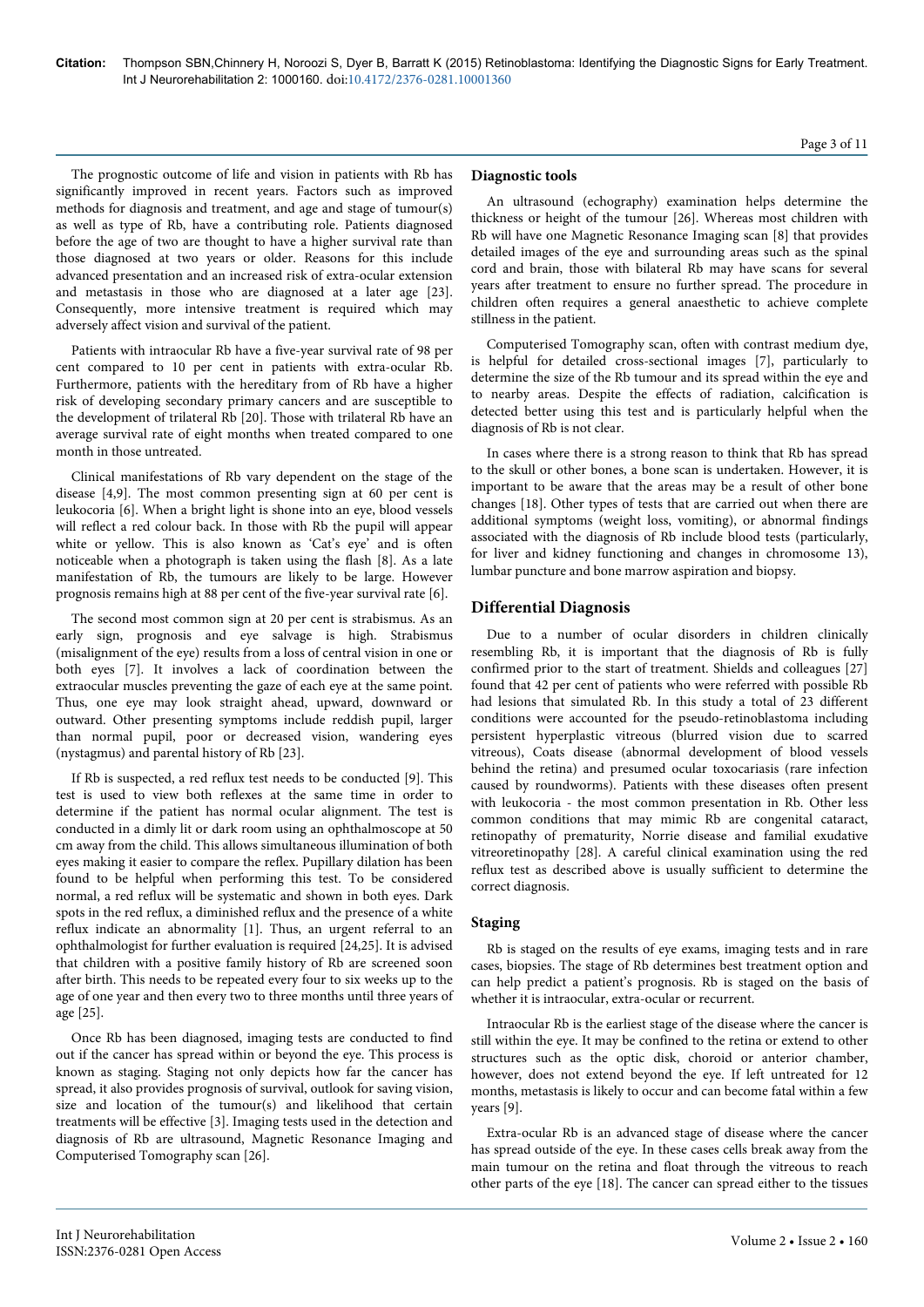### Page 4 of 11

around the eye (orbital Rb), the central nervous system (CNS) or to the bone marrow or lymph nodes (metastatic Rb).

In the majority of cases, extra-ocular Rb occurs in developing countries due to late detection, limited access to resources and thus delayed diagnosis [28]. Recurrent Rb is where the tumour has recurred or progressed following initial treatment. The recurrent tumour may be confined to the eye, tissues surrounding the eye or other parts of the body.

In the UK, Rb is primarily detected and diagnosed before it has spread outside of the eye. Therefore, staging systems that apply only to intraocular Rb are used most often in this country. There are two main staging systems for intraocular Rb: the Reese-Ellsworth staging system, and the International Classification for Intraocular Rb. In the 1960s the Reese-Ellsworth classification was created based on intraocular tumour staging and globe savage after external beam radiotherapy (EBRT) [6]. The system divides eyes into 5 groups (I to V) and 10 subgroups ('a' and 'b' for each group) according to location, focus and the size of the tumours. Group I have the lowest risk of treatment failure and group V has the highest risk of enucleation. Tumour control for group I – III was reported to be 78 per cent compared to 20 per cent in group III-V [29].

During this era EBRT was the treatment modality of choice, however it had little success with multifocal and large tumours due to technical difficulty [29]. Consequently, these tumours were presumed more aggressive and were given a higher ranking in the classification system, implying a worse ocular prognosis [26].

With radiation being linked to disfigurement and increasing the risk of developing secondary cancers, particularly in those with hereditary Rb, chemo-reduction combined with focal treatments became the primary treatment modality [30]. This shift in treatment modality found that multifocal and large tumours do not have a worse prognosis than small, solitary macular tumours.

What emerged as the difficulty in treating Rb was the management of vitreous and sub-retinal seeds. By not addressing seeding, the Reese-Ellsworth classification was found to be a poor predictor of chemoreduction success [31]. This led to the International Classification of Rb (ICRB) being developed in 2003, which is predominately based on the extent of sub-retinal and vitreous seeding with minor consideration of tumour size and location [29].

The International Classification of Rb (2003) is a staging system that divides intraocular Rb into 5 groups labelled A to E (Table 1). It is based on the natural history of Rb (early stage, group A to late stage group E) and on the likelihood of saving the eye following primary treatment of chemotherapy and adjuvant focal therapy [29]. Each eye is staged independently and the tumour with the higher grade is used to classify the eye.

| <b>GROUP</b> | <b>TUMOUR</b>                                                                        |
|--------------|--------------------------------------------------------------------------------------|
| А            | Confined to retina; away from visual structures<br>such as optic disk; < 3mm across. |
| R            | Close to visual structures; > 3mm across.                                            |
|              | Well-defined; small seeding.                                                         |
|              | Large; Widespread seeding.                                                           |
|              | Extensive; destruction of eye.                                                       |

Table 1: The International Classification of Retinoblastoma

In group A and B the tumour remains confined to the retina. Group A tumours are less than 3 mm across and away from visual structures such as the optic disk whereas group B tumours are more than 3 mm and close to the visual structures. In group C and D, the tumours have spread into the sub-retinal and vitreous cavity. Group C indicates well defined tumours with small seeding compared to group D where there is widespread seeding and large tumours. Group E refers to extensive tumours that have destroyed the eye. Group A has the lowest risk of treatment failure whereas group E eyes are rarely salvageable, requiring additional EBRT or enucleation [32]. The chance of retaining useful vision decreases from group A to E [29].

Several classification systems have been developed for extra-ocular Rb, and some for both intraocular and extra-ocular Rb. Extra-ocular staging applies to cancer that has spread outside of the eye and takes into account the degree of local extension, intracranial metastasis and haematological metastasis. The International Rb Staging System (IRSS) encompasses both intraocular and extra-ocular Rb (Table 2). The IRSS is based on the extent of the disease [8]. The staging system is split into 5 sections ranging from stage 0 to stage IV. Stage 0 refers to intraocular cancer, thus patients with this stage of disease should be classified based on the International Classification System.

| <b>STAGE</b>    | <b>STATUS</b>                                                           |
|-----------------|-------------------------------------------------------------------------|
|                 | Intraoccular – refer to International Classification of Retinoblastoma. |
|                 | Enucleation; some microscopic spread to optic nerve.                    |
| ш               | Spread to optic nerve and sclera.                                       |
| Illa            | Spread to eye socket tissues.                                           |
| IIIb            | Spread to lymph nodes near to ear and/or neck.                          |
| IVa             | Spread to blood; one or more tumours.                                   |
| IV <sub>b</sub> | Spread to brain and/or spinal cord.                                     |

Table 2: International Retinoblastoma Staging System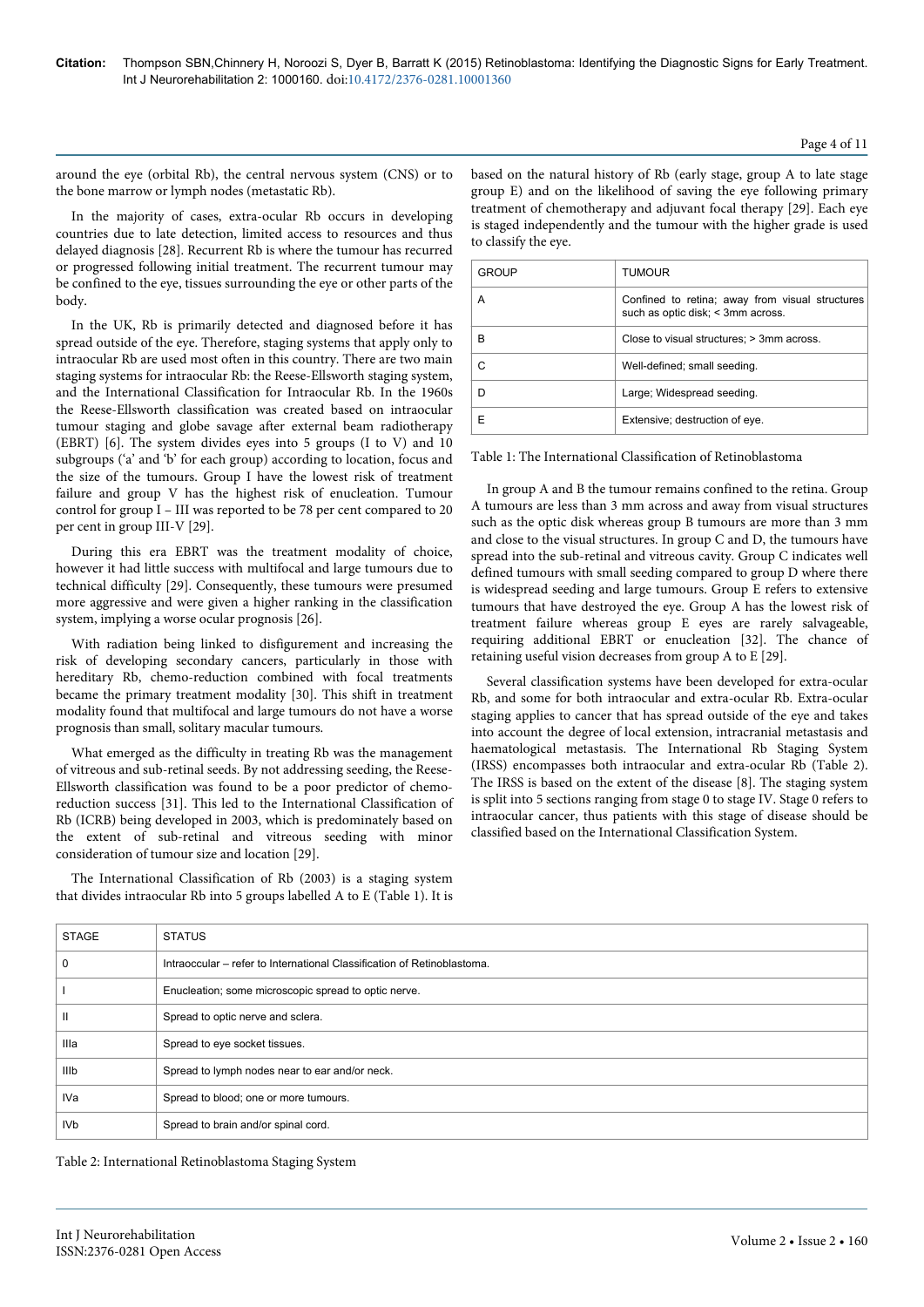#### Page 5 of 11

Stage I refers to eyes that have been enucleated and there is some microscopic spread to the optic nerve. Stage II refers to tumour spread to the sclera as well as the optic nerve. Stage III is divided into two substages: llla where the cancer has spread to tissues around the eye socket and lllb where the cancer has spread to lymph nodes near the ear or in the neck. Stage IV is also divided into two sub-stages: IVa where the cancer has spread to the blood where there are one or more tumours. IVb refers to cancer that has spread to the brain or spinal cord.

The TMN classification is particularly useful in describing the extent of Rb. It takes into account the size of the primary tumour and how far it has grown within and outside of the eye; whether or not the cancer has reached the lymph nodes and whether it has metastasised to other sites such as the bone marrow and brain [18].

# **Recurrent Rb**

Recurrent Rb is cancer that has returned or continues to grow after treatment. The cancer may come back in the same place (local recurrence), nearby (regional recurrence), or in another place, (distant recurrence). Further testing is undertaken in order to restage the cancer. The cancer is re-staged depending on whether it is intraocular or extra-ocular. Intraocular and extra-ocular recurrences have very different prognoses and are treated in distinctly different ways.

# **Treatment Options**

The goals of treatment for a patient with Rb are to save the patient's life, to save at least one eye and to prevent vision loss [18]. The management of Rb needs a multidisciplinary team approach including an oculist, paediatric oncologist, geneticist and an ophthalmic oncologist [32].

Treatment of Rb is highly individualised and is dependent on whether the cancer is intraocular or extra-ocular, unilateral or bilateral and unifocal or multifocal. Additional features that affect treatment choice include the age of the child, family and societal perception, overall prognosis, cost effectiveness of treatment and the size, location and number of tumours [32]. Treatment of Rb in the UK is primarily based on intraocular disease due to its high percentage at diagnosis.

There are several methods to manage intraocular Rb including focal therapy (photocoagulation, thermotherapy, cryotherapy and brachytherapy), local therapy (external beam radiation and enucleation), and systemic therapy (chemotherapy). While primary focal therapy treats small tumours, local and systemic therapy treats advanced tumours [32]. Combinations of treatments may be required to achieve tumour control [30].

# **Intraoccular Rb**

Focal therapy: Focal therapy refers to a group of treatments that are applied directly to the eye. Focal therapy is performed under general anaesthetic and is repeated numerous times until all remaining signs of active tumour has disappeared [33]. A noticeable side effect of focal therapy is scarring of the retina thus affecting vision.

There are four main types of focal therapy used to treat Rb: photocoagulation, thermotherapy, cryotherapy and brachytherapy. Focal therapy is generally used to treat small to medium tumours that fall into group A-C on the International Classification for Intraocular Retinoblastoma and groups I to IV on the Reese Ellsworth Classification for Intraocular Retinoblastoma.

Photocoagulation therapy: Photocoagulation, also known as laser therapy, is used for small tumours, measuring less than 3.5 mm in thickness, residual tumour after chemotherapy and recurrence after chemotherapy [3]. Photocoagulation uses heat in the form of a laser to physically destroy tumour cells. The laser is directed to the affected areas of the retina through the pupil. Pharmaceutical drops are used to dilate the pupil. The heat of the laser cauterizes the blood vessels that surround and supply the tumours [9].

On average, photocoagulation is delivered 2 or 3 times with a month between treatments [11]. Photocoagulation is a painless procedure although the eye may be red following treatment. In rare cases photocoagulation can damage the retina, which can lead to blind spots or temporary retinal detachment.

Thermotherapy: Thermotherapy is recommended for small tumours, measuring 4 mm in diameter and 2 mm in thickness, close to the fovea or optic nerve, where other therapies might create greater visual loss [9]. Thermotherapy involves the use of heat to help shrink tumour cells. The heat often used in treating Rb is infrared rays and is directed either on the whole eye or localised to the tumour area [11].

The tumour is heated at a temperature between 40 and 60 degree Celsius until it turns a subtle grey, in order not to damage the retinal vessels [30]. Complete tumour regression can be achieved in 85 per cent of tumours using 3 to 4 sessions. Common complications include retinal detachment, clouding of the lens, shrinking off the iris and damage to the retina [30].

Cryotherapy: Cryotherapy is primarily used to treat small tumours, measuring up to 4 mm in diameter and 2 mm in thickness, located on the front part of the retina [11]. Cryotherapy uses liquid nitrogen to destroy the Rb cells by freezing them [9]. A small metal probe is placed on the outer surface of the eyeball next to the tumour, which is frozen and thawed several times.

The thawing process kills the tumour cells as ice crystals pierce the tumour membranes destroying the cells. Cryotherapy is delivered 2 or 3 times with a month between treatments [18]. Cryotherapy may cause the eye and eyelid to swell for a few days and can damage the retina leading to blind spots and temporary retinal detachment.

Brachytherapy: Brachytherapy, also known as plaque radiotherapy, is used for small to medium sized tumours less than 15 mm in diameter and 10 mm in thickness that are situated away from the optic nerve and centre of vision. Brachytherapy can also be used as secondary measures after prior failed treatment such as cryotherapy or in the case of recurrence [6,9].

Brachytherapy involves the application of radioactive material to the outer surface of the eye (sclera) at the base of the tumour. Commonly used radioactive material includes Ruthenium 106 and Iodine 125 [33]. The radioactive material is put into a small carrier known as a plaque, which delivers a low dose of radiation directly to the tumour.

The plaque is surgically attached to the outer part of the eyeball, directly over the tumour. The plaque is left in place for between two and five days before being surgically removed. Brachytherapy has a 90 per cent tumour control rate but can lead to the development of a cataract. However, this can be corrected with surgery once the Rb is under control [33].

Local therapy: Local therapy or external beam radiation therapy was the preferred form of Rb management in the 1990's. However, the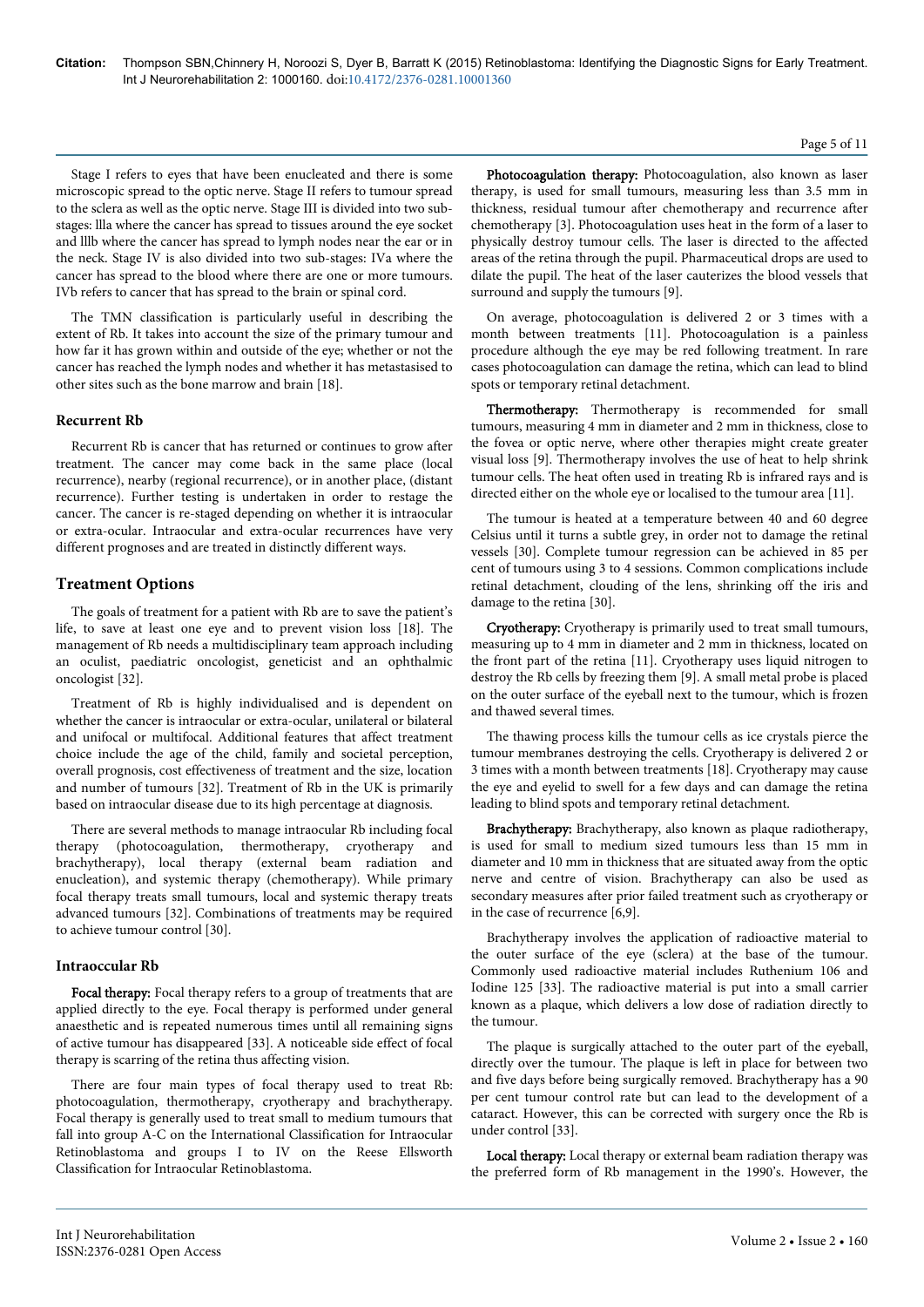#### Page 6 of 11

long-term complications such as damage to nearby body tissue, the increased risk of developing secondary cancers, particularly in those patients with hereditary Rb, stunting of the orbital growth, dry eye, and cataract, led to the development of newer chemotherapy protocols [33].

External beam radiation therapy is most often used in advanced cases of Rb such as advanced bilateral cases or recurrence [3]. It is also indicated in eyes that contain one or more tumours that involve the optic disc, a tumour that is larger than 16 mm in diameter, where there is sub-retinal seeding, and for eyes where primary chemotherapy and local therapy has failed. It may also be used to treat the eye socket after enucleation if there is extension behind the area [25].

External beam radiation therapy uses an invisible form of high energy (like x-rays) to kill cancer cells or keep them from growing or dividing [28]. A linear accelerator machine directs radiation to the precise area of the eye needing treatment. However, if the cancer is extensive, radiation treatment of the entire eye may be necessary. The treatment is given in doses measured in unites called centigrays (cGy).

Ray and Gombos [3] reported a dosage of 45-50Gy given in 1.5 - 2 Gy per fraction. Radiation is usually given 5 days a week for several weeks with the delivery only taking a few minutes.

Enucleation: As a result of earlier tumour detection as well as improved use of more conservative eye-sparing treatments such as focal therapy, there has been a significant decrease in the use of enucleation in patients with Rb over the last 40 years [3]. However, enucleation remains a frequent treatment for Rb and is indicated for all unilateral tumours that fill over half the eye, where there is extensive seeding, retinal detachment, high risk of metastasis and tumour invasion into the optic nerve [3].

In patients with bilateral Rb, the eye with the more advanced tumour will be enucleated and the less affected eye managed by other therapies [7]. If neither eye has useful vision because of damage already caused by the cancer, enucleation of both eyes will be undertaken to make sure that all the cancer is gone. Thus, enucleation primarily occurs in groups D-E of the International Classification for Intraocular Rb and group V of the Reese-Ellsworth Classification of Intraocular Rb.

Enucleation is the surgical removal of the eyeball, leaving the 6 extra-ocular muscles and the contents of the eye socket intact [25]. Enucleation is performed under general anaesthesia with the procedure taking 60-90 minutes. Immediately after the eyeball has been removed, an orbital implant is inserted into the socket. The eye muscles are attached to the implant to improve motility and the implant is covered externally with the conjunctiva (pink surface tissue that lines the eyelid) and sutured in place [25].

The patient is then fitted with a conformer shell made of clear acrylic resin offering a smooth curved surface over which the eyelids blink without rubbing the suture line. The shell maintains the shape of the eye socket and helps stop infection. It has a small hole to allow drainage and is marked with a letter to indicate its size. A pressure pad is worn over the empty socket for 12 to 48 hours after the operation to help reduce tissue swelling in the socket. Side effects of enucleation include bruising, ptosis (droopy eyelid), haemorrhage, infection, scarring of the socket and extrusion of the implant [23].

Chemotherapy: Systemic therapy or chemotherapy is an effective treatment for large tumours or tumours that are located near the optic nerve or centre of vision [25]. Chemotherapy is the use of anti-cancer

drugs to destroy cancer cells by stopping them from growing or multiplying [25]. The chemotherapy drugs most commonly used for treating Rb are etoposide, carboplatin and vincristine [5]. Often two or more drugs are given at the same time depending on the extent of the tumour [25].

Chemotherapy can be given in several different ways, but is most often given intravenously (IV) through a vein or orally. This is known as systemic chemotherapy [25]. Systemic chemotherapy is where the drugs travel through the bloodstream to eradicate the cancer rather than being applied directly to the cancer [18]. When given intravenously, the chemotherapy drugs travel through a device called a port-o-cath. The port-o-cath is surgically inserted under the skin of the patient's chest and is attached to large blood vessels.

The chemotherapy drugs travel through the bloodstream to enter the blood supply of the tumour where they begin to destroy it. By being directly inserted into the bloodstream reduces the risk of harm to the surrounding tissues. Systemic chemotherapy is given in cycles of treatment followed by a rest period. Each cycle lasts a few weeks with the total length often being several months; though this is dependent on how well the tumour responds [18].

These methods can expose the entire body to significant doses of chemotherapy, thus can result in unwanted and sometimes longlasting side effects such as hair loss, mouth sores, damage to the heart, kidneys and lungs, nausea and vomiting, fatigue and increased chance of infections [34]. Intra-arterial chemotherapy is a new treatment for advanced Rb [11]. The chemotherapy drug (melphalan and/or topotecan) is delivered through the blood vessels [30].

A thin catheter is inserted into a large artery on the inner thigh and threaded through blood vessel into the ophthalmic artery. The chemotherapy drug is then infused into the artery. This method is designed to minimise the drug's exposure to the rest of the body and to reduce side effects often seen in systemic chemotherapy [18]. The average number of treatment sessions is three for each eye with each session being delivered at four-week intervals. Due to its recent development, the long-term effects of this treatment is yet unknown. However, early reports indicate up to 100 per cent globe salvage for group C and D of the International Classification of Intraocular Rb [29]. Typically chemotherapy is used in addition to other therapies in order to either shrink a tumour before other therapies, known as neoadjuvant therapy or chemo-reduction, to destroy cancer cells that remain after therapy, for example post-enucleation called adjuvant chemotherapy or to help destroy cancer if it spreads or recurs [25].

Chemo-reduction: Chemo-reduction has become an important therapeutic tool in treating Rb [30]. Chemo-reduction is a method of using intravenous chemotherapy to reduce the size of the tumours so that residual tumours can be eradicated with focal treatment methods. This approach results in 85 per cent globe salvage of eyes classified as Reese-Ellsworth groups I to IV, compared to 47 per cent in group V [31]. Chemo-reduction coupled with focal therapies can minimise the need for enucleation or external beam radiation therapy.

Chemo-reduction is used in nearly all children with bilateral Rb and about 25 per cent of children with unilateral Rb [30]. It is most successful for tumours without sub-retinal fluid or vitreous seeding.

Extra-ocular Rib: Few patients in developed countries present with extra-ocular Rb. Extra-ocular disease may be localised to the soft tissues surrounding the eye or to the optic nerve, brain, or central nervous system.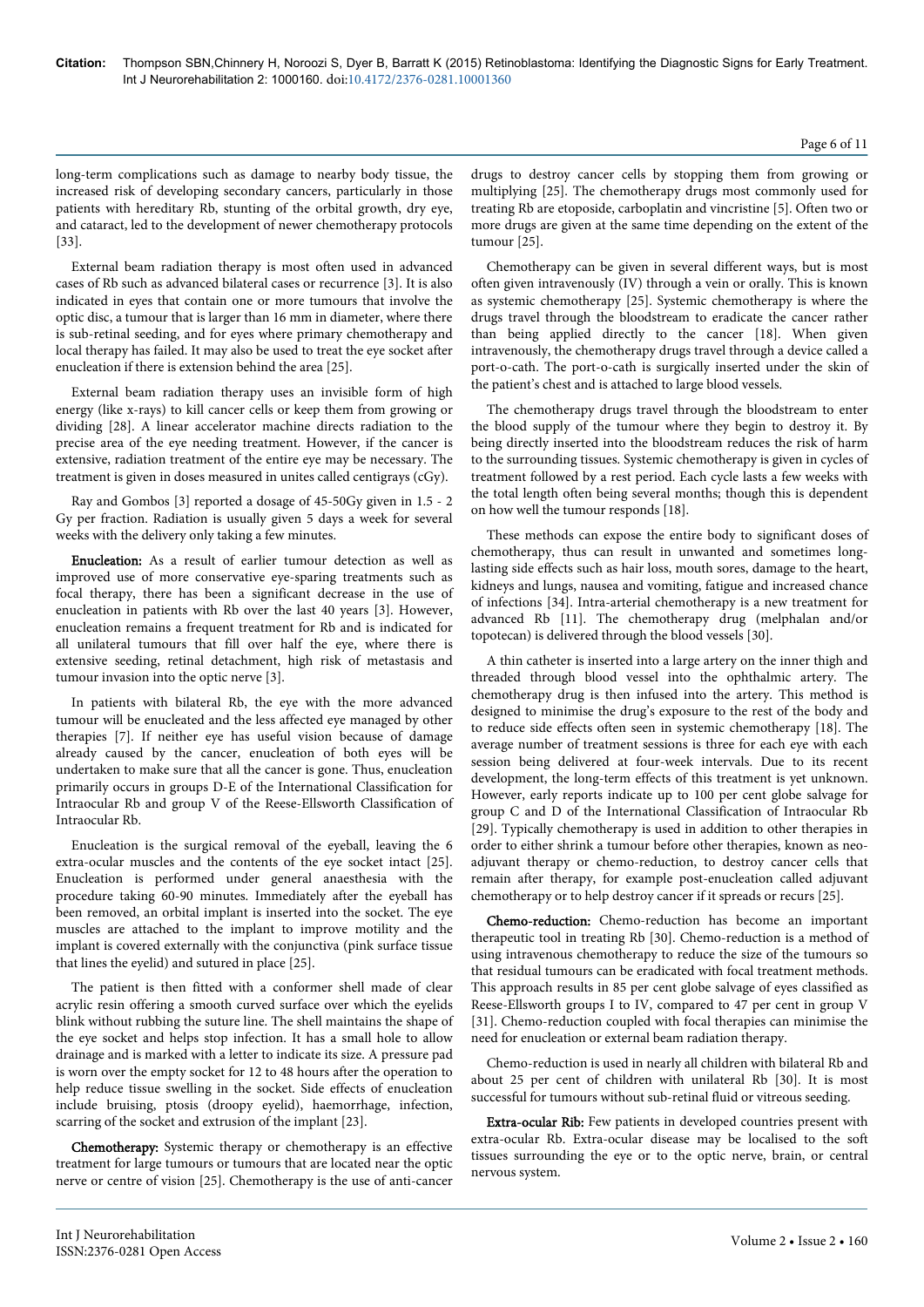The standard treatment options for when the cancer has spread within the eye, known as orbital and loco-regional metastasis, is chemotherapy and radiation therapy; with the cure rate standing at 60 to 85 per cent [30]. Orbital Rb occurs as a result of progression of the tumour through the sclera and occurs in 60 to 70 per cent of patients with extra-ocular disease.

Patients with stage I to III extra-ocular Rb have had an eye removed yet there is some microscopic spread to the optic nerve, lymph nodes or bone cavity. Patients with spread to these areas require adjuvant chemotherapy and possibly radiation therapy after enucleation [30]. Adjuvant chemotherapy destroys microscopic cells in order to prevent a possible cancer recurrence.

Stage IV encompasses extra-ocular spread to distant areas of the body outside of the eye such as the central nervous system. This stage of extra-ocular Rb is treated with high dose chemotherapy and/or radiation therapy to destroy as many cancer cells as possible, before being given a stem cell transplant. A stem cell transplant is where hematopoietic stem cells are given to a patient to replace bone marrow that contains cancer. These cells grow into healthy blood cells to replace the ones the patient lost [32].

Recurrent Rb: Recurrent Rb is cancer that has returned after it has been treated. The cancer may recur in the eye, (intraocular), in tissues around the eye, or in other places in the body (extra-ocular). Furthermore, the cancer may come back in the same place (called a local recurrence), nearby (regional recurrence), or in another place (distant recurrence).

When this occurs, tests will be undertaken to determine location, size and how aggressive the new tumour is. Treatment for recurrent intraocular Rb may include enucleation, external beam radiation therapy, systemic chemotherapy and/or focal therapy [28]. Treatment failure necessitates additional external beam radiation in 10 per cent of patients and enucleation in 15 per cent of patients at five-year followup. Recurrent extra-ocular Rb can be treated with systemic chemotherapy, radiation therapy and stem cell transplant. Long term monitoring will detect possible recurrence at an early stage, thus be controlled with further salvage measures [35].

Trilateral Rb: The optimal therapy for patients with trilateral Rb is not known, however treatment have progressively resulted in increased survival of patients in the last 20 years [35]. Before 1995 the five-year survival rate of trilateral Rb was 6 per cent compared to 44 per cent. Current research suggests that successful treatment of trilateral Rb includes screening at diagnosis and treating with highdose chemotherapy with stem cell transplant [35].

# **Psycho-Oncology**

Increasingly, early diagnosis is possible because of early detection [36]. As such, the focus of care has now expanded to survivorship, and in particularly, the field of psycho-oncology [37-40]. Psycho-oncology is the psychological, social and behavioural factors, and the response of patients and their families, at all stages of the disease [41,42]. It is aimed at improving the quality of survival of the patient and their family [43] and is often split into two subfields, paediatric and adult psycho-oncology. Psycho-oncology is a multi-disciplinary approach involving medical staff, psychiatrists, psychologists, neuropsychologists, social workers, schools and counsellors [44].

Although there are reports of a small percentage of cancer survivors experiencing psychological distress, it remains under-diagnosed and

often undertreated in the oncology setting [45]. Unfamiliarity of the symptoms, misinterpretation, patients not subscribing to the preconception of their experience, and shortcomings of the measuring instruments used are common reasons [46,47].

# **Childhood cancer survivorship**

When a person faces the diagnosis of cancer, they are not only subjected to changes in their physical health but also changes to selfperception and social relationships [45]. Although the majority of childhood cancer survivors adjust well to life after cancer, a subgroup of survivors experience problems as a consequence of the disease or due to the treatment [48]. This can result in adverse life-long psychological distress [43].

Distress is common in cancer patients and can manifest in the clinical syndrome of anxiety and depression or as worries, fears and stress [40-42]. This may be due to a loss of independence, reduced energy levels, lack of enjoyment in previously enjoyed activities, communication and emotional difficulties, discrepancies between anticipated and achieved goals, and maintenance of unhelpful coping mechanisms [37].

Psychosocial, clinical or maladaptive coping strategies can arise at varying times often related to developmental changes. Along with the normal developmental changes such as development of own identity, decision making and intimate relationships, childhood cancer survivors are also at risk of chronic health problems which affect academic achievement, impair or decrease social relationships and lead to low self-esteem [39]. As the childhood cancer survivor reaches adolescence, they may start to experience cancer-related concerns including the experience and consequence of physical, psychological and social changes. Often these concerns are expressed indirectly to their care team and more often when family members are not present. As young cancer survivors become settled into adulthood, educational concerns around their personal cancer history and late effects may become more important [38].

A childhood cancer survivor moving through adolescence to a young adult can experience vulnerability. Follow-up consultations based upon psycho-oncology models, and programs that are sensitive to the developmental trajectory from childhood to adulthood are of upmost importance.

# **The cancer survivor's family**

Childhood cancer not only affects the child but also their family. Paediatric psycho-oncology care includes late effects for the child's family [43]. The majority of parents of children with cancer will act as their caregiver placing them at an increased risk of developing anxiety and depression due to changes in family dynamics, socioeconomic status and their own coping strategies [46].

Parents are most likely to worry on a daily basis about recurrence of the disease, the child's school performance, lack of friends, physical side-effects and job opportunities. This often results in the parent experiencing uncertainty, loss and loneliness [49] and with siblings experiencing loneliness and a change in family dynamics. Effective communication with their parents and attending support groups has been found to reduce some of these feelings [50].

The impact of childhood cancer on cancer survivors, their parents and siblings does not seem to decrease over time. The change in parents' and siblings' perspective of life can influence the child's mood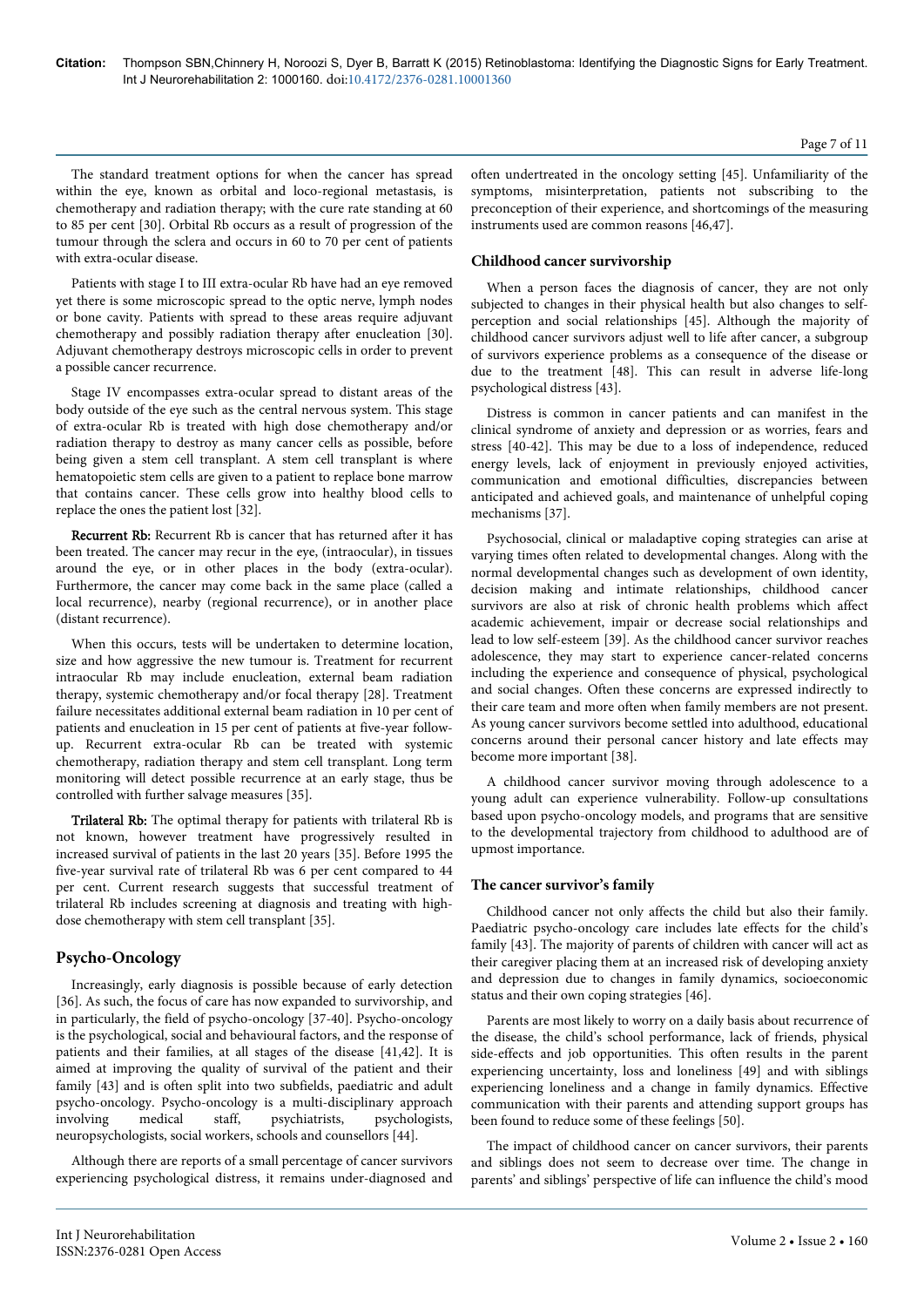and coping [51]. Thus, if the child picks up on the negative emotional wellbeing of their parents and siblings, then they are likely to experience psychological distress that can impede their own emotional and physical wellbeing. These findings support the notion that psychosocial care needs to incorporate the families' strengths and limitations in order to provide the best level of support for those who need it [41].

# **Measures and interventions**

Whilst the Quality of Life and the Health-Related Quality of Life measurements take into consideration the social, cognitive, emotional and physical functioning of the patient, assessing only the negative aspects of health, fails to distinguish between related concepts such as wellbeing and health status and variations in the sources of information, e.g. doctors overestimating physical symptoms; parents focusing on long-term effects; and the child focusing on immediate effects [51].

Without a fully functional assessment measure, the practical application of clinical interventions that addresses specific concerns of patients falls short, mostly due to a lack of information and guidance [41]. Patient's whose psychological needs are not met are less likely to tolerate treatment and late effects such as secondary cancers [52].

The Psycho-Oncology Consultation Model developed by Deshields and Nanna [41] includes goals of care and specific interventions that clinicians can use. The model advocates care of the "whole" patient which includes addressing the mental health needs of the cancer patient, facilitation of effective communication between patient and care providers, developing healthy coping strategies, enhancing selfefficacy, addressing information needs, and reducing distress.

Due to the intensity of treatment and time availability and resources, interventions should be delivered on a least intrusive and most effective basis often starting at the first session [41]. Eliciting the patient's story, their current resources for coping and support mechanisms through normalising and validation are essential to provide the patient and their families with practical, educational and social support by making efficient and effective referrals. Specific treatment options for patients experiencing clinical symptoms such as depression and anxiety include Cognitive Behaviour Therapy and relaxation, both of which have a positive long-term effect on quality of life [53].

# **The parents**

Due to the early age of Rb diagnosis, parents become the primary decisions makers and therefore, seek an active advocacy role in their child's health care needs [54]. Confronted with information that is difficult to digest and poorly communicated, such as treatment options, risks and outcomes, parents can become easily overwhelmed and misunderstand what is being asked of them. This can sometimes result in delayed treatment decisions that may put the child at a disadvantage [54]. General and disease-specific information that is presented at a level each parent is able to understand, improves parental adjustment, increases their understanding of risk, and potentially improves outcomes and compliance with treatment [55].

Ek and colleagues [56] found that parents' emotional reactions are particularly strong after the diagnosis and first treatment of their child for Rb, with feelings of shock and unreality. This is soon replaced with feelings of emptiness, tiredness and gratefulness that their child is

alive. Having somebody to confide in can ease the emotional burden experienced.

Various quality of life measures have been conducted investigating parents' own perceived quality of life and those of their children. On reporting their own quality of life, parents scored lower than the general population indicating that having a child who is cured from Rb still impacts their own emotional wellbeing [57]. This could be due to psychosocial and medical worries and fears such as their child developing secondary cancers, their education attainment and social relationships. Investigating the coping experience of parents of a child with Rb Hamama-Raz et al. [58] found that parents' strengths as individuals and partners, and their ability to separate thoughts and emotions, made them more equipped to cope leading to improved quality of life.

When asked to rate their child's quality of life, parents' perceived their general and emotional health as poor and reported more emotional and behavioural problems, despite the quality of life of their child, being no different from the general population [57]. Although parents report more behavioural problems in their child than the actual child, van Dijk et al. [59] found that both parents and survivors reported the survivor internalising their emotional and behavioural problems by becoming depressed, anxious and withdrawn. Parents may overrate the behavioural problems of the child as a result of their own coping strategies in dealing with the uncertainties and their own adjustment to their circumstances [59].

Parents of children who had bilateral Rb and those who received chemotherapy reported their child had low participation levels in community related activities, possibly due to the relationship between participation and quality of life. Sheppard et al [60] found that mothers reported their child had a good quality of life when being interviewed. However, when the same questions were asked using standardised measures, mothers rated their child's quality of life as poor. This raises questions about methodology in assessing quality of life and is worthy of further investigation.

# **The survivor**

There is little follow up data on Rb survivors which has tended to focus on coping strategies and quality of life [60]. The use of task and avoidant orientated rather than emotion orientated mechanisms in stressful situations may account for this [61]. Enhancing certain qualities that make them better at coping with adversity puts the survivors at the same level of functioning as the general population [61]. The discrepancy between the survivor's quality of life and that as perceived by their parents appears to be a reflection of the parents' coping mechanism rather than the child's actual functioning.

Rb survivors who use emotion orientated coping strategies are likely to experience behavioural problems such as self-blame, anger and isolation resulting in maladjustment. Behavioural problems are also associated with level of social support, life events and acceptance of the disease [61]. Monitoring and support of these individuals is therefore required. With minimal literature on how to support survivors of Rb, the guidelines from the Institute of Medicine and the Psycho-Oncology Consultation Model are advised.

Ross et al. [62] found that the majority of Rb survivors exhibit good health, physical development and normal mental and motor ability. However, 39 per cent of Rb survivors needed an intervention to improve their visuo-motor development and children diagnosed with bilateral Rb needed more support than those with unilateral Rb.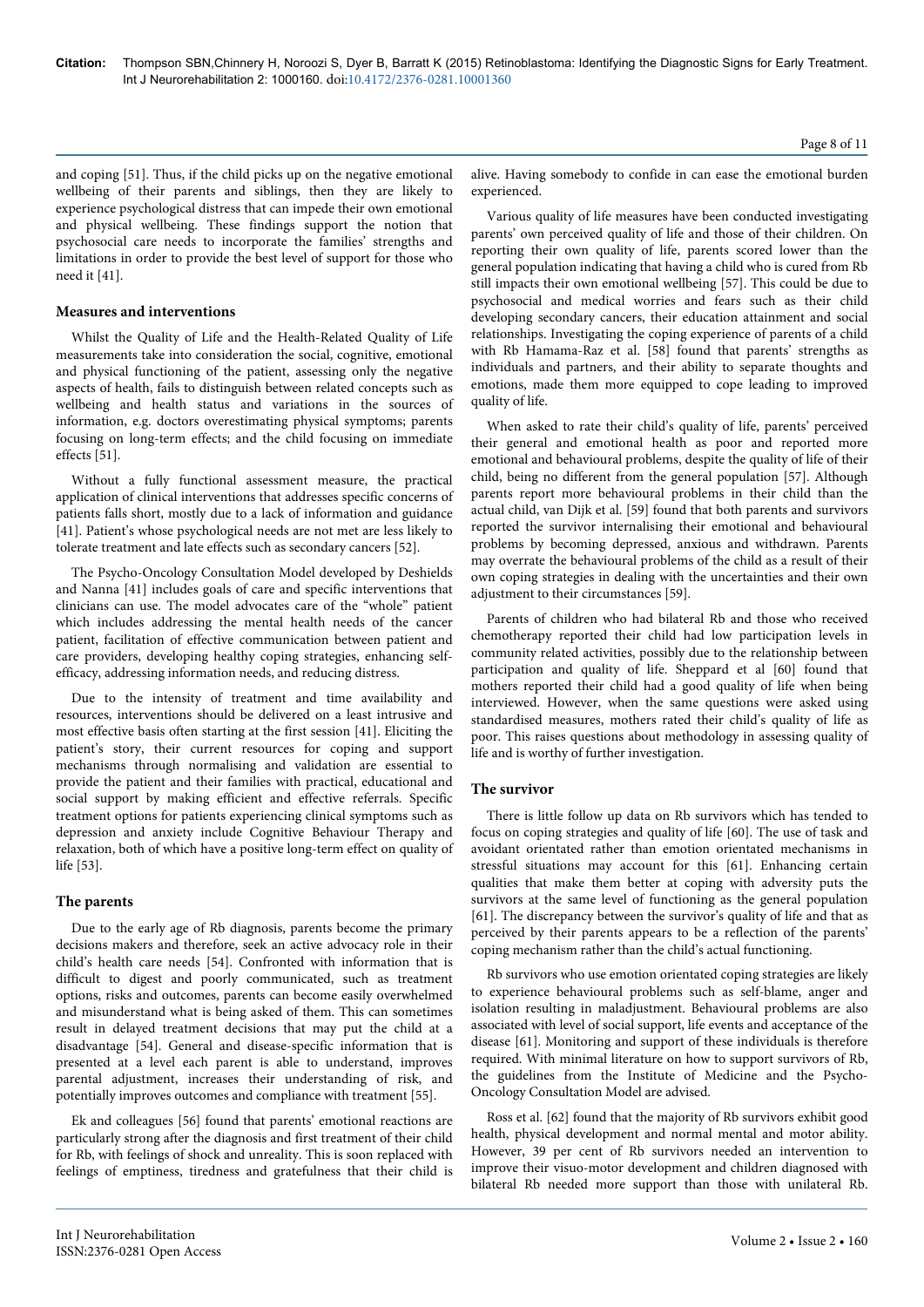Treatment intensity may be the cause of this but so may be self-care, relationships and mobility [63].

Health-related quality of life of survivors has been found to be the same as with the general population. However, they perceive their quality of life at school as lower compared to their healthy peers [57]. Willard et al [64] examined the developmental functioning of infants and young people with Rb through the first five years of their life. Their findings point to a low level range of functioning that led to a significant decline over time. This is in contrast to previous findings of survivors demonstrating above average intellectual functioning compared with the general population [65] and so is controversial.

Continual assessment of cognitive functioning in Rb survivors as they age is required to capture a full picture of intellectual functioning. Educational environment, time away from school, relationship and support from peers and teachers are crucial factors [66], as indeed is stress [67], and biomarkers of stress [68-71]. Parents, caregivers and healthcare workers often underestimate young children's understanding about their illness and their resilience. Assumptions are too often made on what a good quality of life is for the survivor and their families. Giving a voice to the survivors and their families on their own wellbeing is essential in order to create a fully patientcentred and individualised model of care that addresses lifestyle, psychological and social aspects of cancer, especially in young individuals who are just beginning to express themselves in growing up.

# **Summary**

Chemo-reduction with or without focal therapy is the most commonly employed conservative treatment for Rb [11]. Although an effective treatment, tumour and associated vitreous and sub-retinal seeds can recur within the first 3 years [35].

Thus, chemo-reduction is most successful for tumours without subretinal and vitreous seeding: group A-B on the International Classification for Intraocular Rb and groups I-IV on the Reese-Ellsworth Classification for Intraocular Rb. Enucleation stands alone as the treatment of choice for patients with tumours that fill more than 75 per cent of the eye.

High-dose chemotherapy with stem cell transplant is the treatment of choice following enucleation for patients with extra-ocular Rb stage I to IV and for trilateral Rb.

The relatively small numbers of Rb cases coupled with noncomparable staging systems, for example the Reese-Ellsworth had resulted in little research into this prolific disease [31]. However, over the last twelve years collaboration between national and international centres has resulted in an increase in the evidence base of Rb management.

Current research is directed towards genotype-phenotype relationship, local drug delivery methods, minimising side effects of treatments, developing better animal models and exploring biological treatment such as growth factors [72]. Supportive treatment for the patient and their families are currently more focused upon the physical health rather than the psychological impact of the disorder.

Psych-oncology models are helpful in addressing the coping mechanisms, providing support, and providing a voice for young survivors of Rb.

# **Acknowledgement**

Author 2 is funded is by the Vice Chancellor's Open Scholarship for Postgraduate Research at Bournemouth University.

# **References**

- 1. [Childhood Eye Cancer Trust \(2014\) About retinoblastoma.](http://www.chect.org.uk/cms/index.php/about-rb) Accessed: 13.02.2015.<http://www.chect.org.uk/cms/index.php/about-rb>.
- 2. [Huang D, Zhang Y, Zhang W, Wang Y, Zhang P, et al. \(2013\) Study on](http://www.ncbi.nlm.nih.gov/pubmed/23483499) [clinical therapeutic effect including symptoms, eye preservation rate, and](http://www.ncbi.nlm.nih.gov/pubmed/23483499) [follow-up of 684 children with retinoblastoma. Eur J Ophthalmol 23:](http://www.ncbi.nlm.nih.gov/pubmed/23483499) [532-538.](http://www.ncbi.nlm.nih.gov/pubmed/23483499)
- 3. [Ray A, Gombos DS, Vats TS \(2012\) Retinoblastoma: an overview. Indian](http://www.ncbi.nlm.nih.gov/pubmed/22421935) [J Pediatr 79: 916-921.](http://www.ncbi.nlm.nih.gov/pubmed/22421935)
- 4. [Shields CL \(2008\) Forget-me-nots in the care of children with](http://www.ncbi.nlm.nih.gov/pubmed/19085435) [retinoblastoma. Semin Ophthalmol 23: 324-334.](http://www.ncbi.nlm.nih.gov/pubmed/19085435)
- 5. Macmillian (2013) Rb in children. Accessed: 13.02.2015. http:// www.macmillan.org.uk/Cancerinformation/  $Childrenscancers/Types of childrenscancers/Rb. as px$ DynamicJumpMenuManager\_6\_Anchor\_1.
- 6. [Balmer A, Zografos L, Munier F \(2006\) Diagnosis and current](http://www.ncbi.nlm.nih.gov/pubmed/16936756) [management of retinoblastoma. Oncogene 25: 5341-5349.](http://www.ncbi.nlm.nih.gov/pubmed/16936756)
- 7. [Chintagumpala M, Chevez-Barrios P, Paysse EA, Plon SE, Hurwitz R](http://www.ncbi.nlm.nih.gov/pubmed/17962617) [\(2007\) Retinoblastoma: review of current management. Oncologist 12:](http://www.ncbi.nlm.nih.gov/pubmed/17962617) [1237-1246.](http://www.ncbi.nlm.nih.gov/pubmed/17962617)
- 8. [Meel R, Radhakrishnan V, Bakhshi S \(2012\) Current therapy and recent](http://www.ncbi.nlm.nih.gov/pubmed/22988349) [advances in the management of retinoblastoma. Indian J Med Paediatr](http://www.ncbi.nlm.nih.gov/pubmed/22988349) [Oncol 33: 80-88.](http://www.ncbi.nlm.nih.gov/pubmed/22988349)
- 9. [Canty CA \(2009\) Retinoblastoma: an overview for advanced practice](http://www.ncbi.nlm.nih.gov/pubmed/19302690) [nurses. J Am Acad Nurse Pract 21: 149-155.](http://www.ncbi.nlm.nih.gov/pubmed/19302690)
- 10. [Children with Cancer \(2014\) Retinoblastoma, UK.](http://www.childrenwithcancer.org.uk/Rb) Accessed: 13.02.2015. [http://www.childrenwithcancer.org.uk/Rb](http://www.childrenwithcancer.org.uk/retinoblastoma)
- 11. [Moll AC1, Imhof SM, Cruysberg JR, Schouten-van Meeteren AY, Boers](http://www.ncbi.nlm.nih.gov/pubmed/12559867) [M, et al. \(2003\) Incidence of retinoblastoma in children born after in](http://www.ncbi.nlm.nih.gov/pubmed/12559867)[vitro fertilisation. Lancet 361: 309-310.](http://www.ncbi.nlm.nih.gov/pubmed/12559867)
- 12. Ramirez-Ortiz MA, Ponce-Castaneda MV, Cabrera-Munoz ML, Medina-Sanson A, Liu X, et al., (2014) Diagnostic delay and sociodemographic predictors of stage at diagnosis and mortality in unilateral and bilateral retinoblastoma. Cancer Epidemiology, Biomarkers & Prevention 23:784-792.
- 13. [Bio-Quick news life science news from around the world.](http://www.bioquicknews.com/node/1975) Accessed: 13.02.2015.<http://www.bioquicknews.com/node/1975>.
- 14. [Genetics Home Reference \(2009\) RB1.](http://ghr.nlm.nih.gov/gene/RB1) Accessed 13.02.2015. [http://](http://ghr.nlm.nih.gov/gene/RB1) [ghr.nlm.nih.gov/gene/RB1](http://ghr.nlm.nih.gov/gene/RB1)
- 15. [Knudson AG Jr, Hethcote HW, Brown BW \(1975\) Mutation and](http://www.ncbi.nlm.nih.gov/pubmed/1061095) [childhood cancer: a probabilistic model for the incidence of](http://www.ncbi.nlm.nih.gov/pubmed/1061095) [retinoblastoma. Proc Natl Acad Sci U S A 72: 5116-5120.](http://www.ncbi.nlm.nih.gov/pubmed/1061095)
- 16. [MacCarthy A, Bayne AM, Draper GJ, Eatock EM, Kroll ME, et al. \(2009\)](http://www.ncbi.nlm.nih.gov/pubmed/19704040) [Non-ocular tumours following retinoblastoma in Great Britain 1951 to](http://www.ncbi.nlm.nih.gov/pubmed/19704040) [2004. Br J Ophthalmol 93: 1159-1162.](http://www.ncbi.nlm.nih.gov/pubmed/19704040)
- 17. Fontela J, Massana A, Pelegrín A, Aranda A, Burés M, et al., (2005) Retinoblastoma. La Medicina Hoy LXVIII1564:33-34.
- 18. [American Cancer Society \(2014\) Retinoblastoma: Early detection,](http://www.cancer.org/cancer/Rb/detailedguide/Rb-staging) [diagnosis and staging topics.](http://www.cancer.org/cancer/Rb/detailedguide/Rb-staging) Accessed: 13.02.2015. [http://](http://www.cancer.org/cancer/retinoblastoma/detailedguide/retinoblastoma-staging) [www.cancer.org/cancer/Rb/detailedguide/Rb-staging](http://www.cancer.org/cancer/retinoblastoma/detailedguide/retinoblastoma-staging)
- 19. Chen Z, Moran K, Richards-Yutz J, Toorens E, Gerhart D, et al., (2014) Enhanced sensitivity for detection of low-level germline mosaic RB1 mutations in sporadic retinoblastoma cases using deep semiconductor sequencing. Human Genome Variation Society 35:384-391.
- 20. [Limn YS, Juraida E, Alagaratnam J, Menon BS \(2011\) Trilateral](http://www.ncbi.nlm.nih.gov/pubmed/22106703) [retinoblastoma. Med J Malaysia 66: 156-157.](http://www.ncbi.nlm.nih.gov/pubmed/22106703)
- 21. [Keating P, Dahmen JC, King AJ \(2013\) Context-specific reweighting of](http://www.ncbi.nlm.nih.gov/pubmed/23810532) [auditory spatial cues following altered experience during development.](http://www.ncbi.nlm.nih.gov/pubmed/23810532) [Curr Biol 23: 1291-1299.](http://www.ncbi.nlm.nih.gov/pubmed/23810532)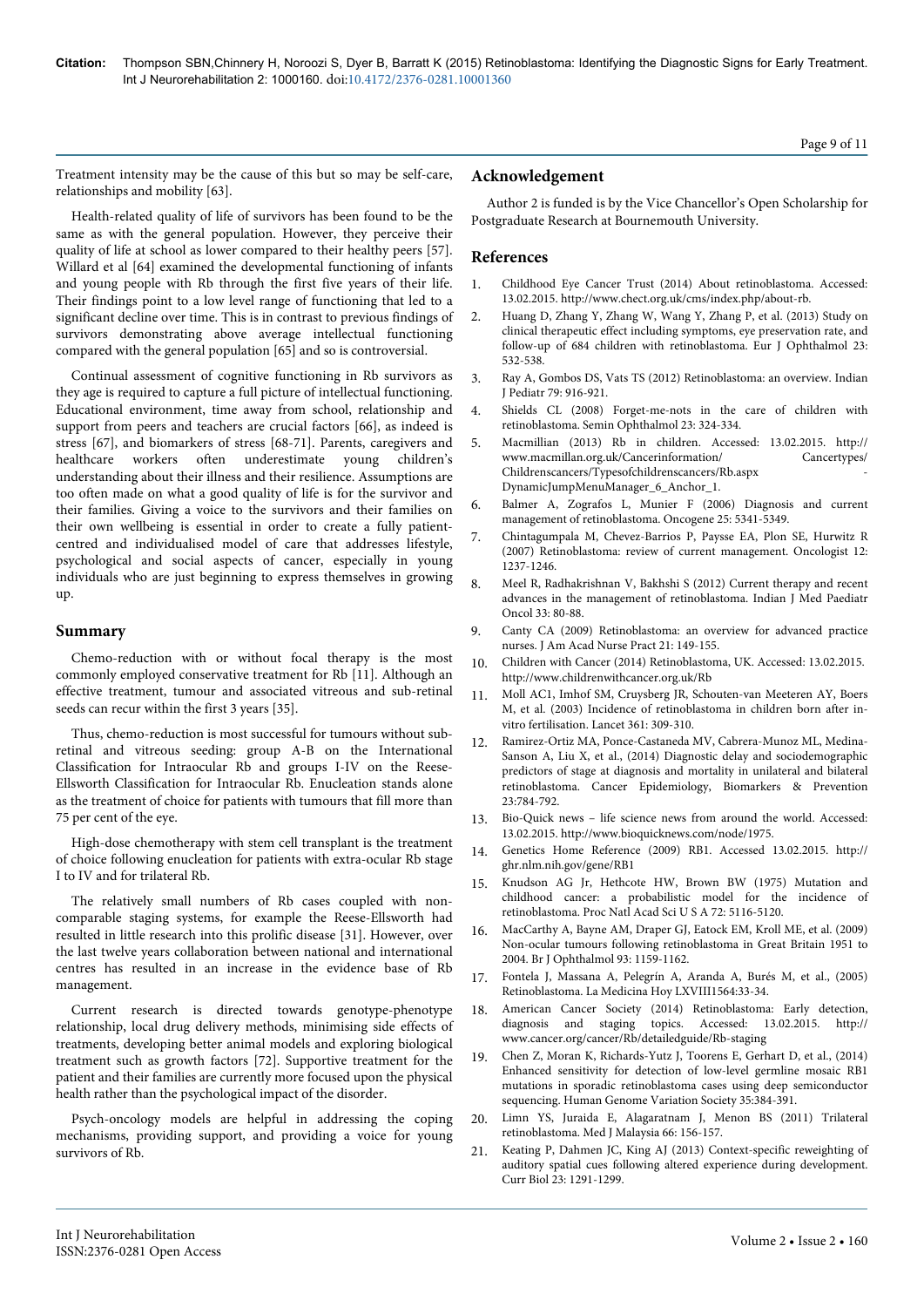- 22. Carlyle T (1837) The French revolution: a history. The Modern Library, New York.
- 23. Canadian Cancer Society (2014) Retinoblastoma: prognosis and survival. Accessed: 13.02.2015. https://www.cancer.ca/en/cancer-information/ cancer-type/Rb/prognosis-and-survival/?region=on
- 24. [Goel GK, Jain D, Goel D, Juneja P \(2012\) Rehabilitation after surgical](http://www.ncbi.nlm.nih.gov/pubmed/22784210) [treatment for retinoblastoma: ocular prosthesis for a 6-month-old child. J](http://www.ncbi.nlm.nih.gov/pubmed/22784210) [Prosthodont 21: 408-412.](http://www.ncbi.nlm.nih.gov/pubmed/22784210)
- 25. National Institute of Clinical Excellence (NICE) (2005) Children's tumours - suspected: retinoblastoma. Accessed 13.02.2015. http:// cks.nice.org.uk/childrens-tumours-suspected -  $\qquad \qquad$  ! scenariorecommendation:8
- 26. [Kiss S, Leiderman YI, Mukai S \(2008\) Diagnosis, classification, and](http://www.ncbi.nlm.nih.gov/pubmed/18427266) [treatment of retinoblastoma. Int Ophthalmol Clin 48: 135-147.](http://www.ncbi.nlm.nih.gov/pubmed/18427266)
- 27. Shields CL, Schoenberg E, Kocher K, Shukla SY, Kaliki S, et al., (2013) Lesions simulating retinobalstoma (pseudoretinoblastoma) in 604 cases: results based on age at presentation. Ophthalmology 120:311-316.
- 28. Hernandez JC, Brady LW, Shields JA, Shields CL, DePotter P, et al., (1995) External beam radiation for retinobastoma: results, patterns of failure, and a proposal for treatment guidelines. International Journal of Radiation Oncology, Biology & Physics 35:125-132.
- 29. [Shields CL, Mashayekhi A, Au AK, Czyz C, Leahey A, et al. \(2006\) The](http://www.ncbi.nlm.nih.gov/pubmed/16996605) [International Classification of Retinoblastoma predicts chemoreduction](http://www.ncbi.nlm.nih.gov/pubmed/16996605) [success. Ophthalmology 113: 2276-2280.](http://www.ncbi.nlm.nih.gov/pubmed/16996605)
- 30. [Shields CL, Mashayekhi A, Cater J, Shelil A, Meadows AT, et al. \(2004\)](http://www.ncbi.nlm.nih.gov/pubmed/15747743) [Chemoreduction for retinoblastoma: analysis of tumor control and risks](http://www.ncbi.nlm.nih.gov/pubmed/15747743) [for recurrence in 457 tumors. Trans Am Ophthalmol Soc 102: 35-44.](http://www.ncbi.nlm.nih.gov/pubmed/15747743)
- 31. [Chawla B, Jain A, Azad R \(2013\) Conservative treatment modalities in](http://www.ncbi.nlm.nih.gov/pubmed/24104705) [retinoblastoma. Indian J Ophthalmol 61: 479-485.](http://www.ncbi.nlm.nih.gov/pubmed/24104705)
- 32. [Yan J, Zhang H, Li Y \(2013\) Establishment of the relationship between](http://www.ncbi.nlm.nih.gov/pubmed/24312226) [tumor size and range of histological involvement to evaluate the](http://www.ncbi.nlm.nih.gov/pubmed/24312226) [rationality of current retinoblastoma management. PLoS One 8: e80484.](http://www.ncbi.nlm.nih.gov/pubmed/24312226)
- 33. Eye Cancer Network (2014) Enucleation surgery: removal of the eye.<br>Acessed: 13.02.2015. http://www.evecancer.com/conditions-and http://www.eyecancer.com/conditions-and treatments/treatments/3/ enucleation-surgery-removal-of-the-eye
- 34. Reppucci ML, Fulco EM, Shields CL (2012) Management of advanced retinoblastoma with intraarterial chemotherapy. Ocular oncology case reports in ocular oncology. Accessed: 13.02.2015.http:// fighteyecancer.com/wpcontent/uploads/2013/10/ managment-ofadvanced-Rb-with-intraarterial-chemotherapy-2012-retina-todayreppucci-marina-copy-copy.pdf
- 35. [de Jong MC, Kors WA, de Graaf P, Castelijns JA, Kivela T, et al. \(2014\)](http://www.ncbi.nlm.nih.gov/pubmed/25126964) [Trilateral retinoblastoma: a systematic review and meta-analysis. Lancet](http://www.ncbi.nlm.nih.gov/pubmed/25126964) [Oncol 15: 1157-1167.](http://www.ncbi.nlm.nih.gov/pubmed/25126964)
- 36. Dukes C, Thompson SBN, Heathcote D (2013) Treating PTSD in cancer patients. Oncology 4:1-15.
- 37. [von Blanckenburg P, Seifart U, Conrad N, Exner C, Rief W, et al. \(2014\)](http://www.ncbi.nlm.nih.gov/pubmed/24729457) [Quality of life in cancer rehabilitation: the role of life goal adjustment.](http://www.ncbi.nlm.nih.gov/pubmed/24729457) [Psychooncology 23: 1149-1156.](http://www.ncbi.nlm.nih.gov/pubmed/24729457)
- 38. [McClellan W, Klemp JR, Krebill H, Ryan R, Nelson EL, et al. \(2013\)](http://www.ncbi.nlm.nih.gov/pubmed/23615138) [Understanding the functional late effects and informational needs of](http://www.ncbi.nlm.nih.gov/pubmed/23615138) [adult survivors of childhood cancer. Oncol Nurs Forum 40: 254-262.](http://www.ncbi.nlm.nih.gov/pubmed/23615138)
- 39. [Patenaude AF, Kupst MJ \(2005\) Psychosocial functioning in pediatric](http://www.ncbi.nlm.nih.gov/pubmed/15610981) [cancer. J Pediatr Psychol 30: 9-27.](http://www.ncbi.nlm.nih.gov/pubmed/15610981)
- 40. Thompson SBN, Eccleston L, Hickish T (2011) Post-traumatic stress disorder in cancer survivors: recognising and acknowledging the symptoms. Oncology 2:1-16.
- 41. Deshields T, Nanna S (2010) Providing care for the "whole patient" in the cancer setting: the Psycho-Oncology Consultation Model of patient care. Clinical Psychology in Medical Settings 17:249-257.
- 42. [Abbey G, Thompson SB, Hickish T, Heathcote D \(2015\) A meta-analysis](http://www.ncbi.nlm.nih.gov/pubmed/25146298) [of prevalence rates and moderating factors for cancer-related post](http://www.ncbi.nlm.nih.gov/pubmed/25146298)[traumatic stress disorder. Psychooncology 24: 371-381.](http://www.ncbi.nlm.nih.gov/pubmed/25146298)
- 43. [Van Dongen-Melman JE \(2000\) Developing psychosocial aftercare for](http://www.ncbi.nlm.nih.gov/pubmed/10752650) [children surviving cancer and their families. Acta Oncol 39: 23-31.](http://www.ncbi.nlm.nih.gov/pubmed/10752650)

44. [Askins MA, Moore BD 3rd \(2008\) Psychosocial support of the pediatric](http://www.ncbi.nlm.nih.gov/pubmed/18928661) [cancer patient: lessons learned over the past 50 years. Curr Oncol Rep 10:](http://www.ncbi.nlm.nih.gov/pubmed/18928661) [469-476.](http://www.ncbi.nlm.nih.gov/pubmed/18928661)

Page 10 of 11

- 45. de Vries M, Friedrich S (2014) Psycho-oncological interventions and psychotherapy in the oncology setting. In: Psycho-Oncology, Goerling U (Ed.), Springer-Verlag Publishing, pp:121-135, New York.
- 46. [Patenaude AF, Last B \(2001\) Cancer and children: where are we coming](http://www.ncbi.nlm.nih.gov/pubmed/11462226) [from? Where are we going? Psychooncology 10: 281-283.](http://www.ncbi.nlm.nih.gov/pubmed/11462226)
- 47. [Sinclair HA, Hamill C \(2007\) Does vicarious traumatisation affect](http://www.ncbi.nlm.nih.gov/pubmed/17482879) [oncology nurses? A literature review. Eur J Oncol Nurs 11: 348-356.](http://www.ncbi.nlm.nih.gov/pubmed/17482879)
- 48. Mellblom A, Finset A, Korsvold L, Loge J, Ruud E, Lie H (2014) Emotional concerns in follow-up consultations between paediatric oncologists and adolescent survivors: a video-based observational study. Psycho-Oncology 23:1365-1372.
- 49. Williams L, McCarthy M, Eyles D, Drew S (2013) Parenting a child with cancer: perceptions of adolescents and parents of adolescents and younger children following completion of childhood cancer treatment. Journal of Family Studies 19:80-89.
- 50. Houtzager B, Grootenhuis M, Last B (1999) Adjustment of siblings to childhood cancer: a literature review. Support Care Cancer 75:302-320.
- 51. Vance Y, Morse R, Jenney M, Eiser C (2001) Issues in measuring quality of life in childhood cancer: Measures, proxies, and parental mental health. Journal of Child Psychology and Psychiatry 42;5:661-667.
- 52. [Oeffinger KC, Wallace WH \(2006\) Barriers to follow-up care of survivors](http://www.ncbi.nlm.nih.gov/pubmed/16369921) [in the United States and the United Kingdom. Pediatr Blood Cancer 46:](http://www.ncbi.nlm.nih.gov/pubmed/16369921) [135-142.](http://www.ncbi.nlm.nih.gov/pubmed/16369921)
- 53. [Osborn RL, Demoncada AC, Feuerstein M \(2006\) Psychosocial](http://www.ncbi.nlm.nih.gov/pubmed/16927576) [interventions for depression, anxiety, and quality of life in cancer](http://www.ncbi.nlm.nih.gov/pubmed/16927576) [survivors: meta-analyses. Int J Psychiatry Med 36: 13-34.](http://www.ncbi.nlm.nih.gov/pubmed/16927576)
- 54. [Panton RL, Downie R, Truong T, Mackeen L, Kabene S, et al. \(2009\) A](http://www.ncbi.nlm.nih.gov/pubmed/18702066) [visual approach to providing prognostic information to parents of](http://www.ncbi.nlm.nih.gov/pubmed/18702066) [children with retinoblastoma. Psychooncology 18: 300-304.](http://www.ncbi.nlm.nih.gov/pubmed/18702066)
- 55. [Beaudin JS, Intille SS, Morris ME \(2006\) To track or not to track: user](http://www.ncbi.nlm.nih.gov/pubmed/17236264) [reactions to concepts in longitudinal health monitoring. J Med Internet](http://www.ncbi.nlm.nih.gov/pubmed/17236264) [Res 8: e29.](http://www.ncbi.nlm.nih.gov/pubmed/17236264)
- 56. [Ek U, Seregard S, Jacobson L, Oskar K, Af Trampe E, et al. \(2002\) A](http://www.ncbi.nlm.nih.gov/pubmed/12059869) [prospective study of children treated for retinoblastoma: cognitive and](http://www.ncbi.nlm.nih.gov/pubmed/12059869) [visual outcomes in relation to treatment. Acta Ophthalmol Scand 80:](http://www.ncbi.nlm.nih.gov/pubmed/12059869) [294-299.](http://www.ncbi.nlm.nih.gov/pubmed/12059869)
- 57. [Weintraub N, Rot I, Shoshani N, Pe'er J, Weintraub M \(2011\)](http://www.ncbi.nlm.nih.gov/pubmed/21298744) [Participation in daily activities and quality of life in survivors of](http://www.ncbi.nlm.nih.gov/pubmed/21298744) [retinoblastoma. Pediatr Blood Cancer 56: 590-594.](http://www.ncbi.nlm.nih.gov/pubmed/21298744)
- 58. [Hamama-Raz Y, Rot I, Buchbinder E \(2012\) The coping experience of](http://www.ncbi.nlm.nih.gov/pubmed/22269074) [parents of a child with retinoblastoma-malignant eye cancer. J Psychosoc](http://www.ncbi.nlm.nih.gov/pubmed/22269074) [Oncol 30: 21-40.](http://www.ncbi.nlm.nih.gov/pubmed/22269074)
- 59. [van Dijk J, Oostrom KJ, Imhof SM, Moll AC, Schouten-van Meeteren](http://www.ncbi.nlm.nih.gov/pubmed/18613302) [AY, et al. \(2009\) Behavioural functioning of retinoblastoma survivors.](http://www.ncbi.nlm.nih.gov/pubmed/18613302) [Psychooncology 18: 87-95.](http://www.ncbi.nlm.nih.gov/pubmed/18613302)
- 60. [Sheppard L, Eiser C, Kingston J \(2005\) Mothers' perceptions of children's](http://www.ncbi.nlm.nih.gov/pubmed/15715692) [quality of life following early diagnosis and treatment for retinoblastoma](http://www.ncbi.nlm.nih.gov/pubmed/15715692) [\(Rb\). Child Care Health Dev 31: 137-142.](http://www.ncbi.nlm.nih.gov/pubmed/15715692)
- 61. [van Dijk J, Grootenhuis MA, Imhof SM, Cohen-Kettenis PT, Moll AC, et](http://www.ncbi.nlm.nih.gov/pubmed/19222049) [al. \(2009\) Coping strategies of retinoblastoma survivors in relation to](http://www.ncbi.nlm.nih.gov/pubmed/19222049) [behavioural problems. Psychooncology 18: 1281-1289.](http://www.ncbi.nlm.nih.gov/pubmed/19222049)
- 62. [Ross G, Lipper EG, Abramson D, Preiser L \(2001\) The development of](http://www.ncbi.nlm.nih.gov/pubmed/11177067) [young children with retinoblastoma. Arch Pediatr Adolesc Med 155:](http://www.ncbi.nlm.nih.gov/pubmed/11177067) [80-83.](http://www.ncbi.nlm.nih.gov/pubmed/11177067)
- 63. [van Dijk J, Oostrom KJ, Huisman J, Moll AC, Cohen-Kettenis PT, et al.](http://www.ncbi.nlm.nih.gov/pubmed/19760766) [\(2010\) Restrictions in daily life after retinoblastoma from the perspective](http://www.ncbi.nlm.nih.gov/pubmed/19760766) [of the survivors. Pediatr Blood Cancer 54: 110-115.](http://www.ncbi.nlm.nih.gov/pubmed/19760766)
- 64. [Willard VW, Qaddoumi I, Chen S, Zhang H, Brennan R, et al. \(2014\)](http://www.ncbi.nlm.nih.gov/pubmed/25024069) [Developmental and adaptive functioning in children with](http://www.ncbi.nlm.nih.gov/pubmed/25024069) [retinoblastoma: a longitudinal investigation. J Clin Oncol 32: 2788-2793.](http://www.ncbi.nlm.nih.gov/pubmed/25024069)
- 65. [Williams M \(1968\) Superior intelligence of children blinded from](http://www.ncbi.nlm.nih.gov/pubmed/5645692) [retinoblastoma. Arch Dis Child 43: 204-210.](http://www.ncbi.nlm.nih.gov/pubmed/5645692)